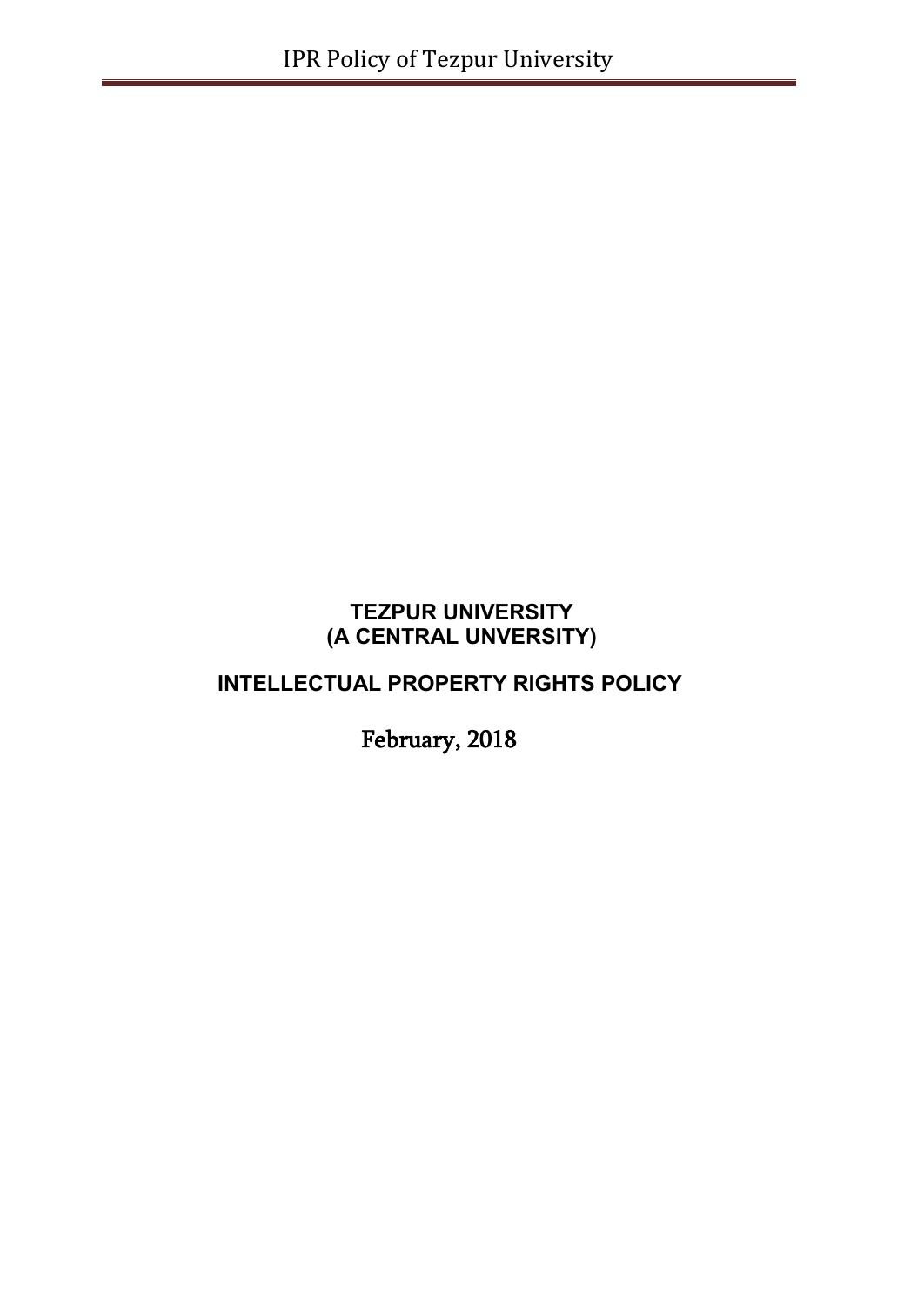### **1. BACKGROUND**

Tezpur University (TU) was established in 1994 by an Act of Parliament [Act 45 of 1993]. The objects of this Central University as envisaged in the first schedule are that it shall strive to offer employment oriented and interdisciplinary courses to meet the local and regional aspirations and the development needs of the state of Assam and also offer courses and promote research in areas which are of special and direct relevance to the region and in emerging areas in Science and Technology.

The University since its inception has continually traversed a visionary path and strived to achieve academic excellence in creative teaching and research with a firm commitment to simultaneously serve the community through well targeted socially oriented outreach programmes. Efforts have also been directed towards knowledge development and transfer to industry for their possible commercialisation. In this context, the effective use of Intellectual Property Rights (IPR) within the university ecosystem becomes relevant.

The University therefore considered it pertinent to create its IPR Policy (TUIPR Policy) and set up a dynamic IPR Cell (TUIPR Cell) to ensure that the University seamlessly integrates IPR in its educational value chain.

This TUIPR Policy provides directions to all persons and institutions associated with Tezpur University on processes to be followed by its faculty, staff, students, collaborators, funding agencies and their like, with regard to products of their creative endeavours, converting them into effective intellectual property (IP), transacting their generated IPR in the course of knowledge transfer for commercialisation and societal growth. Tezpur University recognises that efficient management of IPR within its educational system will not only enhance the quality of the education and research, but will also ensure cohesive development of worthy human resource with added skills embedded with ethical values.

The TUIPR Policy further derives synergy from the Choice Based Credit Transfer Courses in IPR in which the students get exposed to the fundamentals of IPR and how it is used in the national and global context.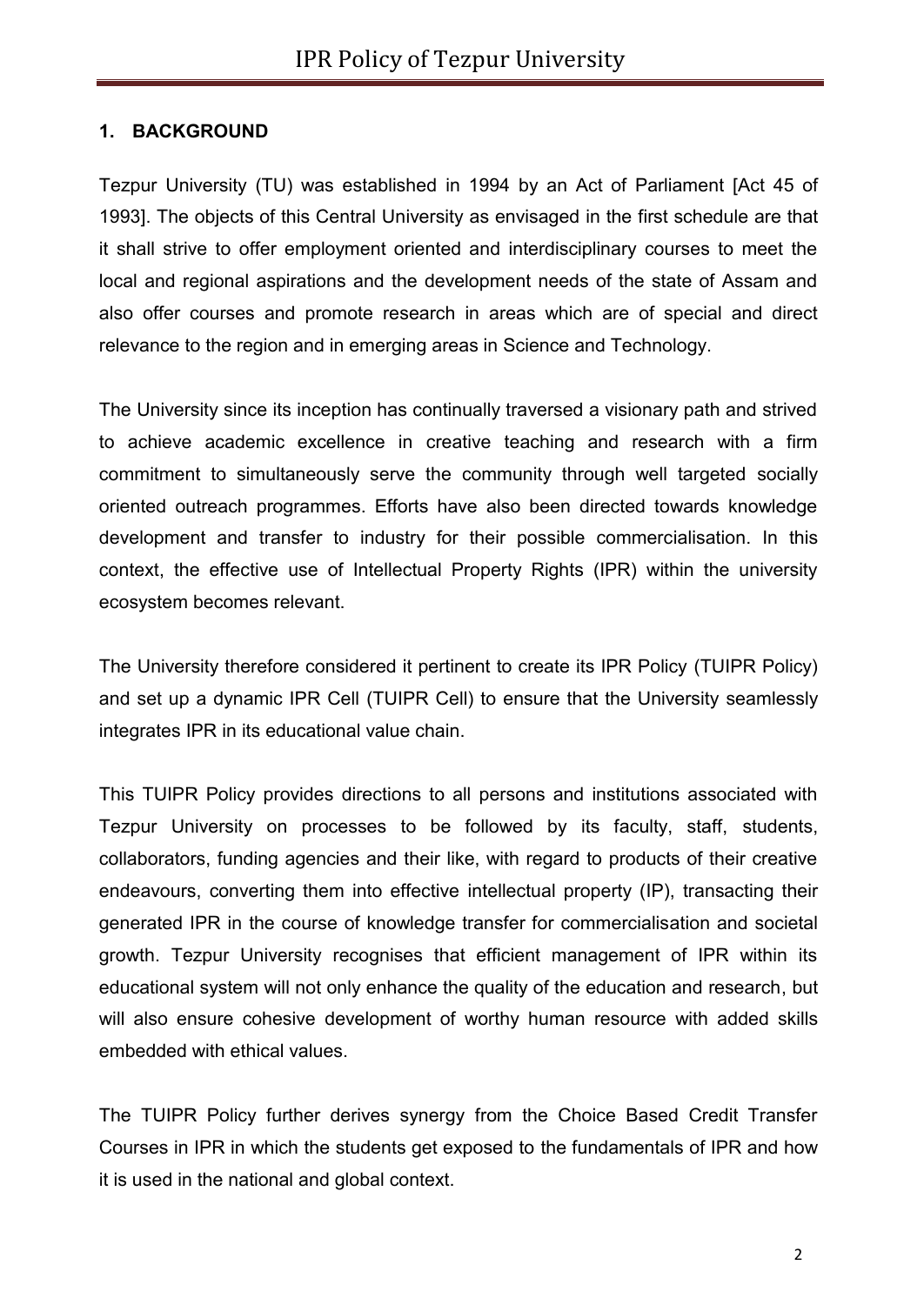#### **2. The key features of the Tezpur University IPR Policy are**:

- 2.1 Setting up of a TUIPR Management Committee with defined role and responsibilities for overall management of IPR in Tezpur University
- 2.2 Operationalising an interactive framework and process for identification, documentation and assessment of "Creations" resulting from activities in the University and protecting them with appropriate tools of IPR. This includes systems and processes for the determination of ownership, rights/ responsibilities and modes of benefit sharing with the innovators on earnings from commercialisation of their Creations and IPR
- 2.3 Providing a platform for the undergraduate and post graduate students for protection of their innovations created during their educational process in the **University**
- 2.4 Establishing a system and process for transfer of technology and commercialization of "Creations" at various stages of the innovation value chain to ensure that Tezpur University does not knowingly infringe IPR of others
- 2.5 Formalising material transfer agreements between the University and other organisations, technology transfer processes and IPR generated through collaborative projects, IPR issues related to acceptance of grants from various organisations, government and non-government bodies including industries, financial institutions, angel investors, etc
- 2.6 Addressing IPR issues related to short/long term assignments taken up by Tezpur University personnel including similar assignments taken up by persons from other organisations with Tezpur University
- 2.7 Providing guidelines on conflict of interests, resolution of conflicts related to non-compliance to the University IPR Policy
- 2.8 Managing ownership and IPR related to publications and/or technology including development of course materials, books, thesis, kits, and works done under affiliation of Tezpur University.
- 2.9 Facilitating effective IPR Protection to grassroots innovators by advising on their innovations.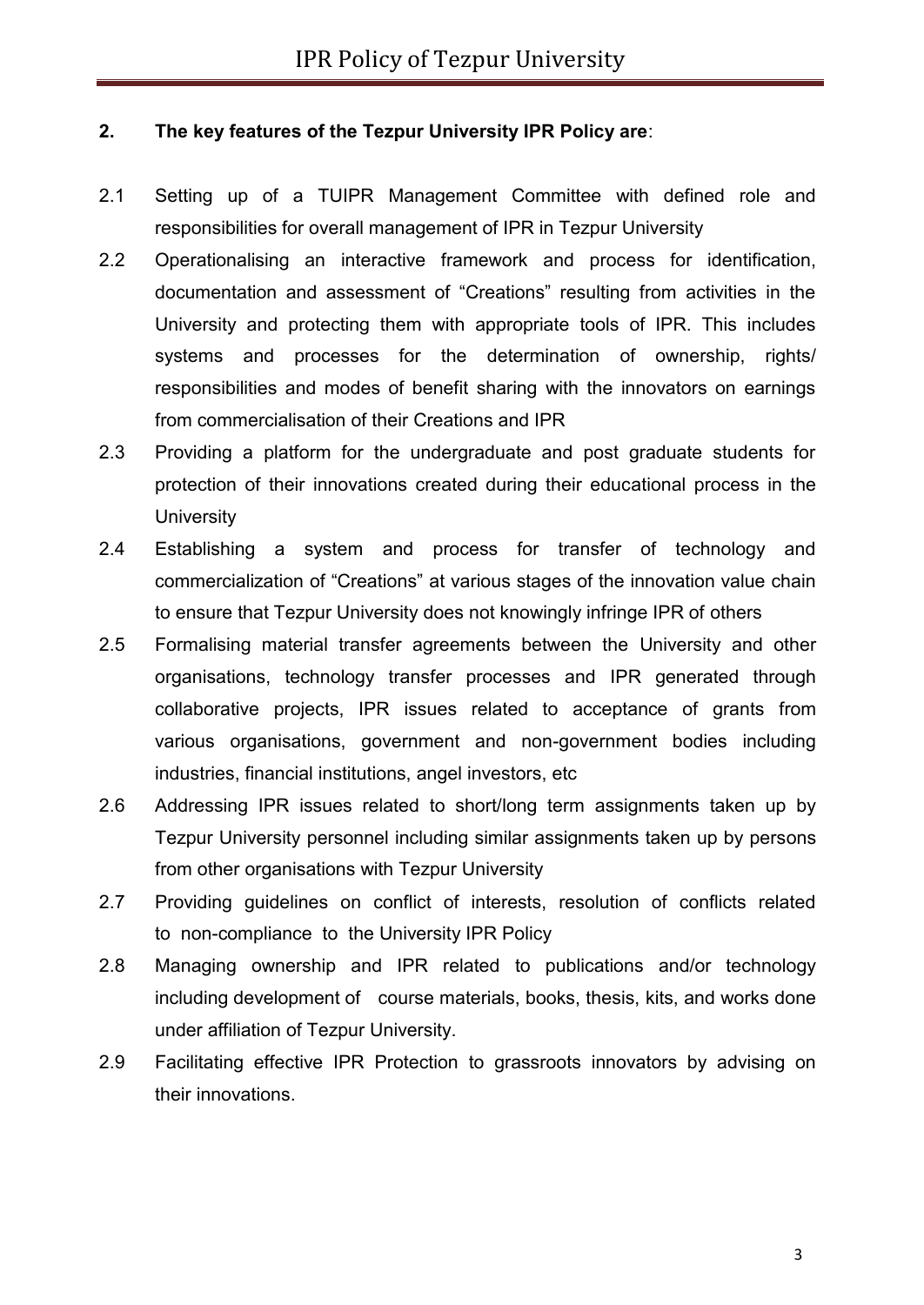## **3. The TUIPR Cell is given the following responsibilities:**

- 3.1 Evaluation of the University creations and their proprietary protection.
- 3.2 Maintenance of University IP Portfolio.
- 3.3 Creation of linkages with knowledge transfer agencies for commercialization of University IP.
- 3.4 Initiation and participation in processes for the transfer of University's technologies and IP for commercialisation facilitation of all IP transactions between TUIPR Cell and external agencies
- 3.5 Issuance of drafts of all contracts Licensing, Assignments, Non-Disclosure Agreements, Material Transfer Agreements etc.
- 3.6 Advice on clauses related to IP in all agreements, contracts, nondisclosure agreements, material transfer agreements and their like
- 3.7 Execution of all functions to ensure implementation of the IP Policy

## **4. Creation of Intellectual Property and Ownership**

Creations by University personnel that include the faculty, staff, students, with their collaborators from within the University and other institutions/agencies [called *"CREATORS"* in this document] including consultancy, sponsored work, and their like shall come under the ambit of this IPR Policy.

The creations may be inventions, non-functional distinctive designs of articles, expressions, representations by way of logos optionally in combination of words/sounds/distinctive shapes/ornamentations, teaching material, thesis, books, reports, etc which result from activities related to their jobs and/or diverse functional association or engagement with Tezpur University.

This IPR Policy provides the guidelines on ownership of the said creations and processes to be followed for their protection using the various tools of IPR such as patents, industrial designs registrations, copyright, trademark, geographical indications, topographies of integrated circuits, protection of new plant varieties and trade secrets. Further the IPR Policy also provides the formalities to be followed for dealings of such IP by the owners of the IP.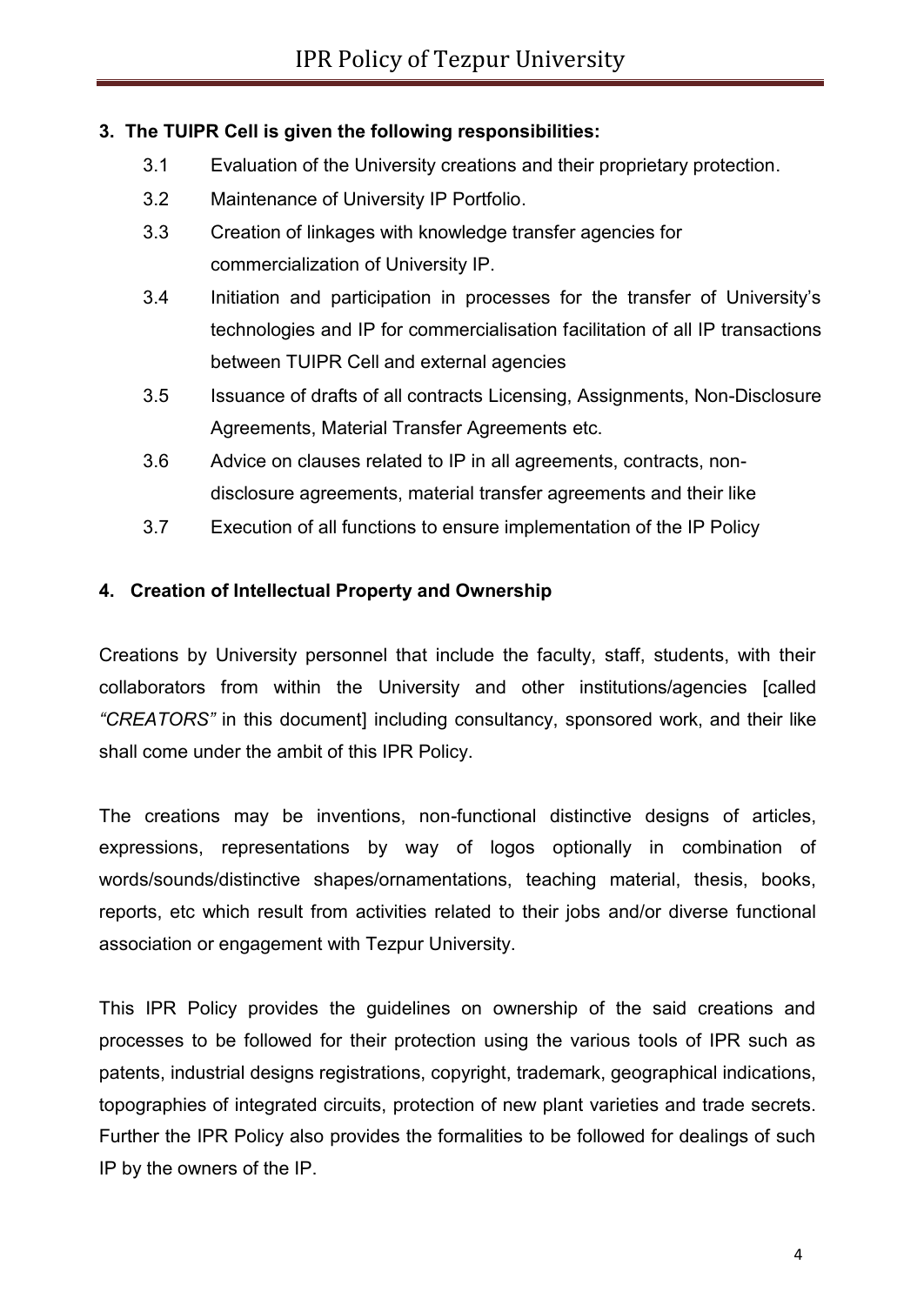# **5. Disclosure of the creations to the University**

All Creations that fall within the ambit of the definition given in clause 4 have to be necessarily disclosed to the University following using the Innovation Disclosure Form (IDF) to enable the University to decide on the next course of action on whether the creation--

- i. shall be owned by the University or ownership by University will be waived off
- ii. can be publicly disclosed and if so its timing and the form of the public disclosure
- iii. needs to be protected as University's IP

When a creator wants to bring his/her technology under Intellectual Property Rights of Tezpur University, no public disclosures (by way of presentations in conferences, seminars, publications, etc) shall be made of their creations.

### **6. Ownership**

6.1 The title to "Creations" resulting from the use of significant resources of Tezpur University shall lie with Tezpur University. All such creations regardless of the source of funding shall be first disclosed and assigned to Tezpur University as per the disclosure requirements in clause 5.

In case of sponsored projects or projects that are governed by contracts between Tezpur University and another institution, the ownership of the IPR shall be governed by the terms and conditions set in the said contracts. Even in such cases, the first disclosure of the creations shall be done to Tezpur University and all matters related to IPR of the said creations shall be administered by Tezpur University in consultation with the parties in the said contracts.

For all creations made under the affiliation of Tezpur University, the creators shall not sign any documents as regards to the ownership of the Intellectual Property Rights of the creations without the explicit written directions of Tezpur University.

Explanation: the University claims ownership of all intellectual property created by: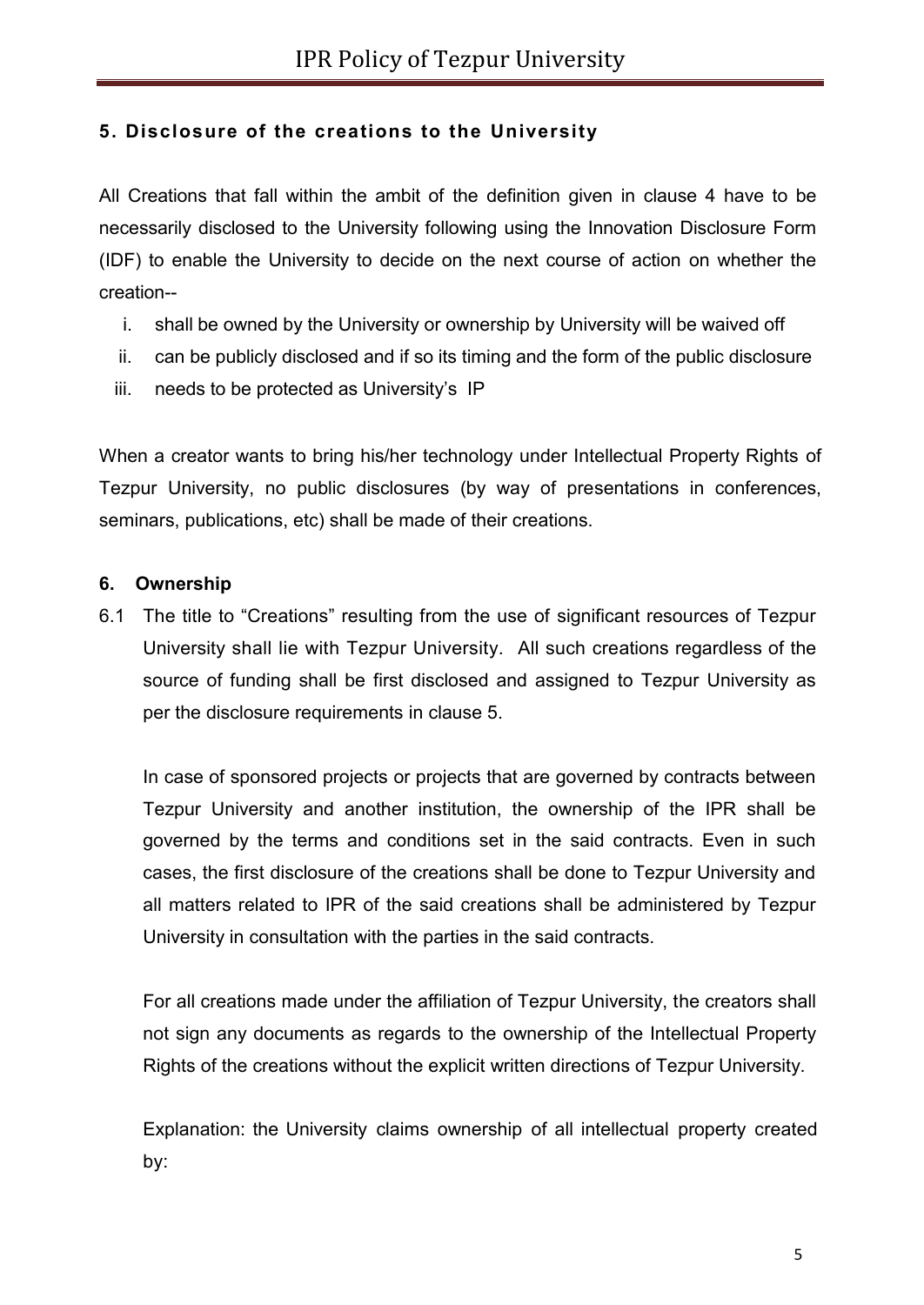- (a) personnel employed by the University in the course of their employment;
- (b) students who are enrolled in the courses offered by the University;
- (c) faculty / staff/ students/ research fellows and by other persons engaged in study or research in the University who, as a condition of their being granted access to the University's premises or facilities, have agreed in writing that this Part shall apply to them; and
- (d) persons engaged by the University under contracts for services during the course of or incidentally to that engagement

If the University decides to own the IP, then the creators shall formally assign their creations to the University as directed by the TUIPR Cell.

6.2 The University shall primarily arrange to bear the initial filing cost of the University owned IP from the respective project grants obtained from various project funding agencies. If the project grants are not sufficient, then the University may consider bearing the expenses from a "Central IPR Fund" which will be created for such a purpose.

All benefit sharing resulting from commercialisation of such IPR shall be based on the conditions set by the University from time to time.

The revenue sharing arrangement between Tezpur University and the creators is **30:70** of the net earnings from the IP (after adjusting all expenditure by Tezpur University to get the said IP) in which the creators have been involved. This sharing arrangement will be periodically reviewed.

6.3 In case the University decides not to own the IP of certain creations, then the university shall reassign the rights to those creations in the name of the Creators and the creators shall be free to file the IP Applications in their individual names. In such cases, the creators shall bear all the cost of the IP Applications, prosecution, maintenance, enforcement, commercialisation, etc. Further the Creators shall enjoy the full benefits of any commercialisation and the University shall not get any share of the benefits of commercialisation.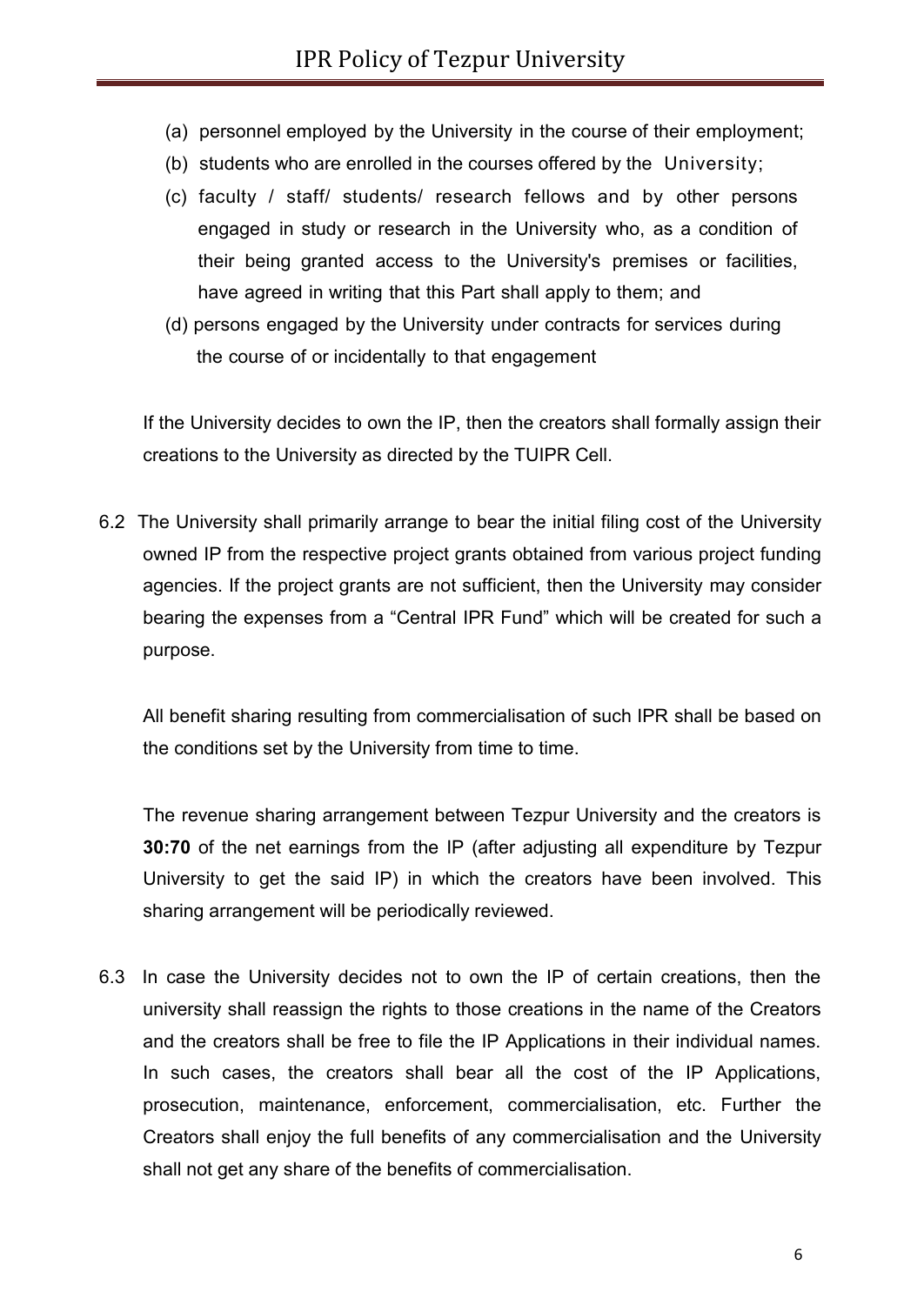#### 6.4 Ownership of Copyright

This section addresses ownership of Academic Works with the substantial use of University facilities owned or operated by the University:

- i. Field and laboratory notebooks and databases.
- ii. Theses, Dissertations, Reports.
- iii. Question Papers, Exercises and Answers to Tests and Examinations.
- iv. Publications
	- a. Software and Computer Related Works including works generated by computer hardware or software, firmware, courseware.
	- b. Productions in Digital and other Media, Films, Videos, Photographs, Multimedia works, typographic arrangements, Works of Art, Plays, Lyrics, including all forms of Creative Expressions.
- v. Registered and unregistered designs.
- vi. Works specifically commissioned by the University.
- vii. Any other forms of copyrightable works not covered under i –vii if they may reasonably be considered to possess commercial potential.

The University shall retain ownership of all works listed above created in diverse media specifically for the purposes of implementation of University's academic programmes and for all academic programmes administered and / or conducted by the University.

The University shall own the copyright to all *Theses, dissertations, reports, databases, laboratory note books, and their like* if they are produced using significant resources of the University. Further, all such works that lead to a degree, diploma, certificates, and any programmes conducted by or on behalf of the University, or using grants that were administered by the University shall belong to the University. The authors of such works shall obtain a written consent from the University should they wish to have them published by any external publisher. In all such cases, the authors shall make available to the University in advance a copy of the copyright conditions provided to them by the proposed publisher so that the University is able to assess the conditions on copyright set in the publishing contracts, except where special circumstances apply and it is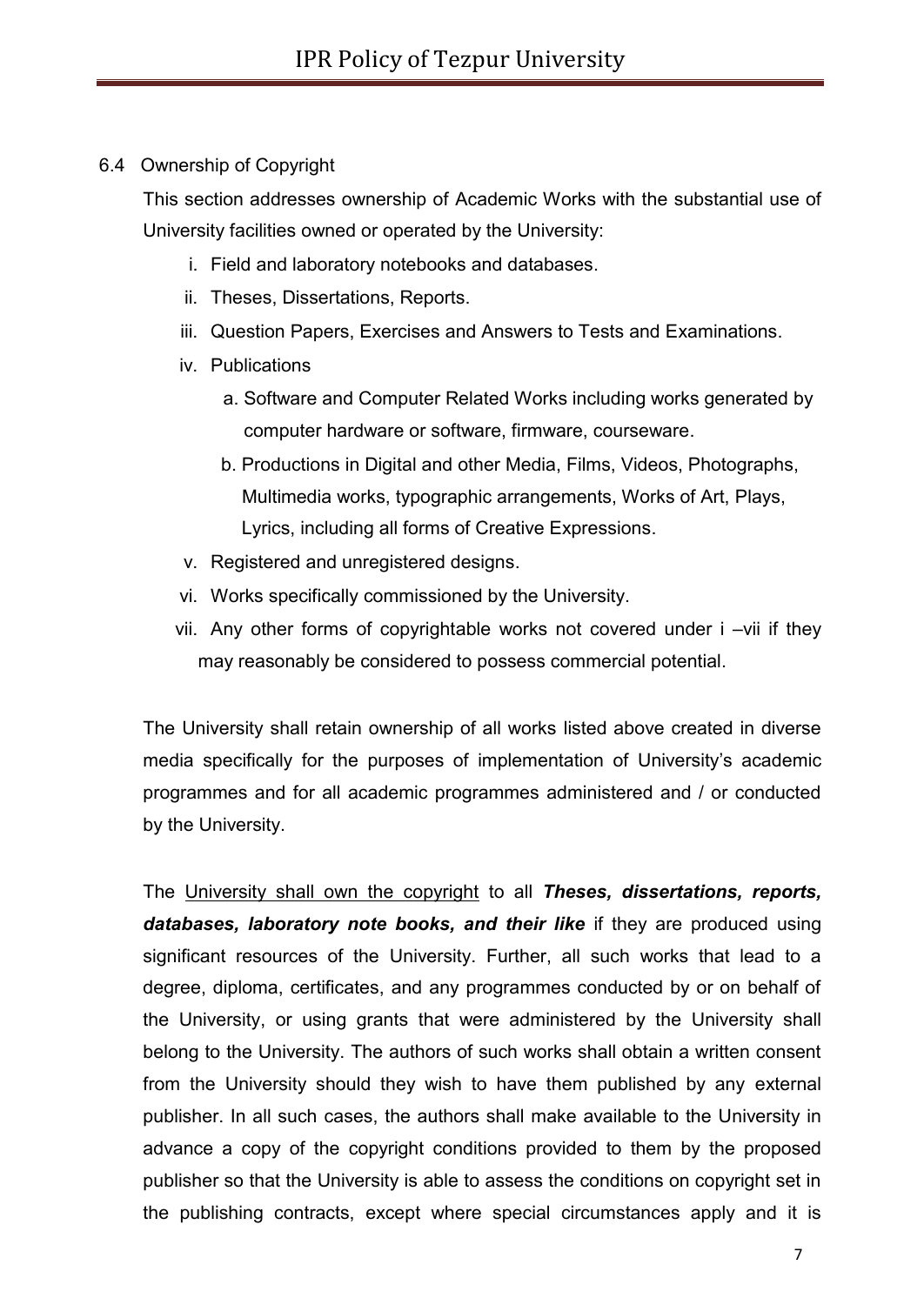mutually agreed that the author will retain ownership. Where copyright ownership is retained by the author (due to a waiver issued by the University), the Author must grant to the University a royalty-free permission to reproduce and publicly distribute copies of the theses and also to use the same for purposes of teaching, research and any academic activity by the University.

The University does not claim ownership of copyrights in independently authored books and textbooks, articles and other scholarly publications, nor to other creative works *provided* that such works are (i) created by the personal effort of faculty, staff and students; and (ii) do not make significant use of University administered resources; and (iii) are not governed by the terms of a sponsored research or other agreement.

All software and databases used in the University shall be licenced software, and it is the policy of the University that all users abide by any and all legal restrictions imposed by the owner of the software or database. Persons using such software shall neither tamper nor indulge in any act (s) that may be breach of the licence and the person indulging in such acts of infringement of the said copyrights shall be solely responsible and liable as per law. No unauthorised software shall be used in any of the University facilities / systems.

# **7 IP Transactions, Technology Transfer and Interactions with Other Agencies on IPR matters**

- 7.1 The University encourages all Principal Investigators (PIs) to submit their project proposals after review in the university, to appropriate government and other agencies for funding. All such proposals may include a specific request for funding an IP applications arising out of such projects. The University also encourages all researchers in Tezpur University to establish working collaborations, joint projects, etc.
- 7.2 The University shall make all reasonable efforts to establish partners for the transfer of the University Creations for commercialisation through the TUIPR Cell.

In this effort, the University may contact potential industry partners or contract such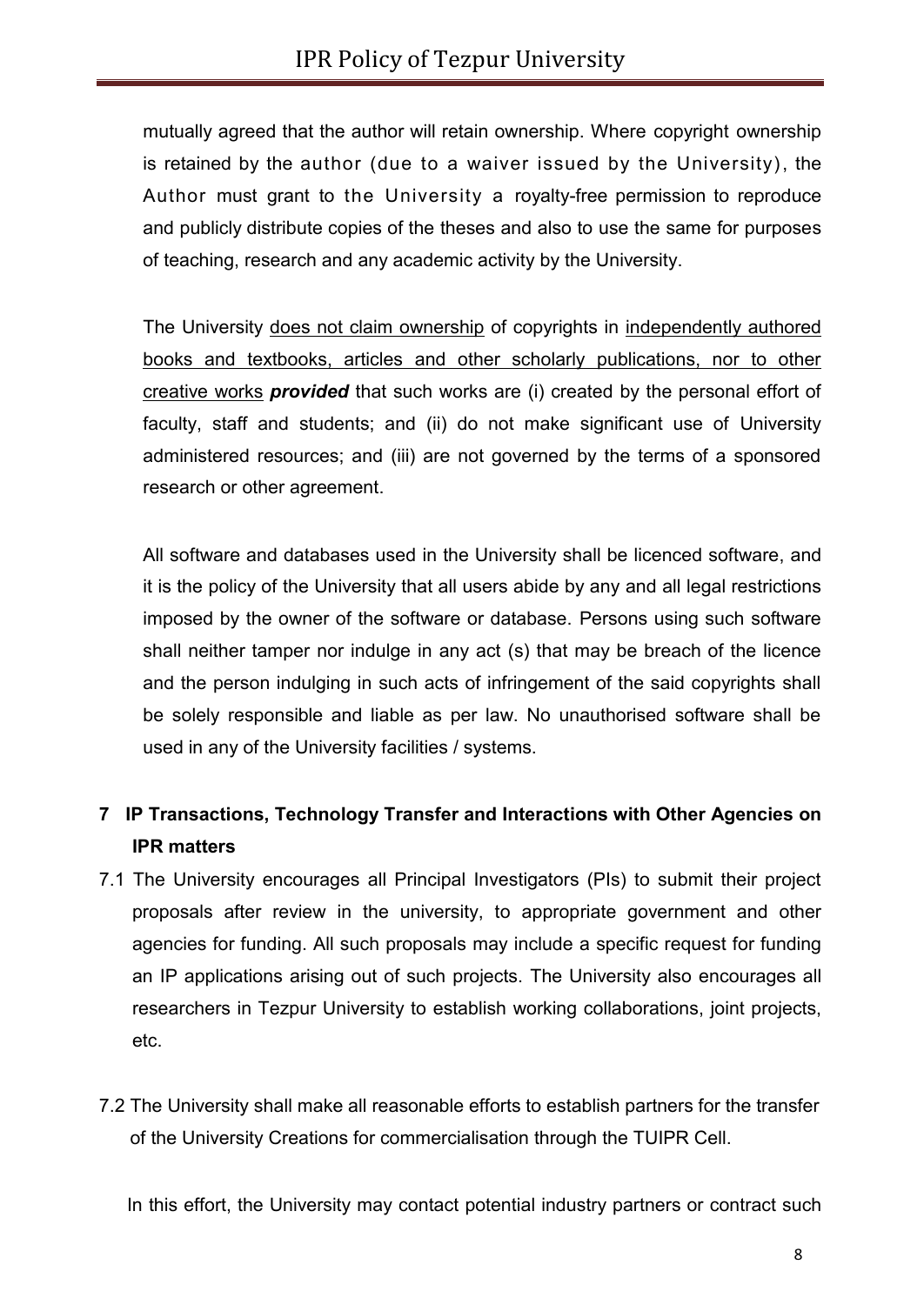activities to professional agencies involved in IP Transactions and Knowledge Transfer.

- 7.3 As a Government funded Institution, the University shall make all efforts to ensure that the benefits of the University Creations are made available to the largest sections our of society. Non-Exclusive licensing shall remain the first option, though exclusive licensing shall be considered on a case to case basis.
- 7.4 The University shall encourage its students, faculty and staff into an entrepreneurial mode, and help them to establish start-ups with the help of the Centre for Innovation, Incubation and Entrepreneurship (CIIE) and where necessary appropriately transfer the University IPR in favour of the start-ups under wellstructured contracts between the University and the start-ups.
- 7.5 University shall be indemnified in any transactions related to University IP.
- 7.6 The Creators shall make all efforts to ensure that Tezpur University does not knowingly infringe any IP of other parties. Notwithstanding what has been stated, Tezpur University shall ensure that in all contracts with regard to its IP transactions, Tezpur University is indemnified by the Parties to whom the IP has been transacted with, from any infringement proceedings including without limitation in all such aspects related to production of its IP related products, manufacturing defects, debug obligations associated with software products, etc.

Further, all contracts related to IP transactions between the University and Third Parties, shall indemnify the Tezpur University Creators from all proceedings related to the aspects referred to in this paragraph. Notwithstanding what has been stated in this paragraph, Tezpur University shall retain the right to engage in any litigation concerning its owned IP and transactions.

7.7 The All agreements to be signed by Tezpur University should have the jurisdiction of the court in Guwahati and shall be governed by relevant laws of India.